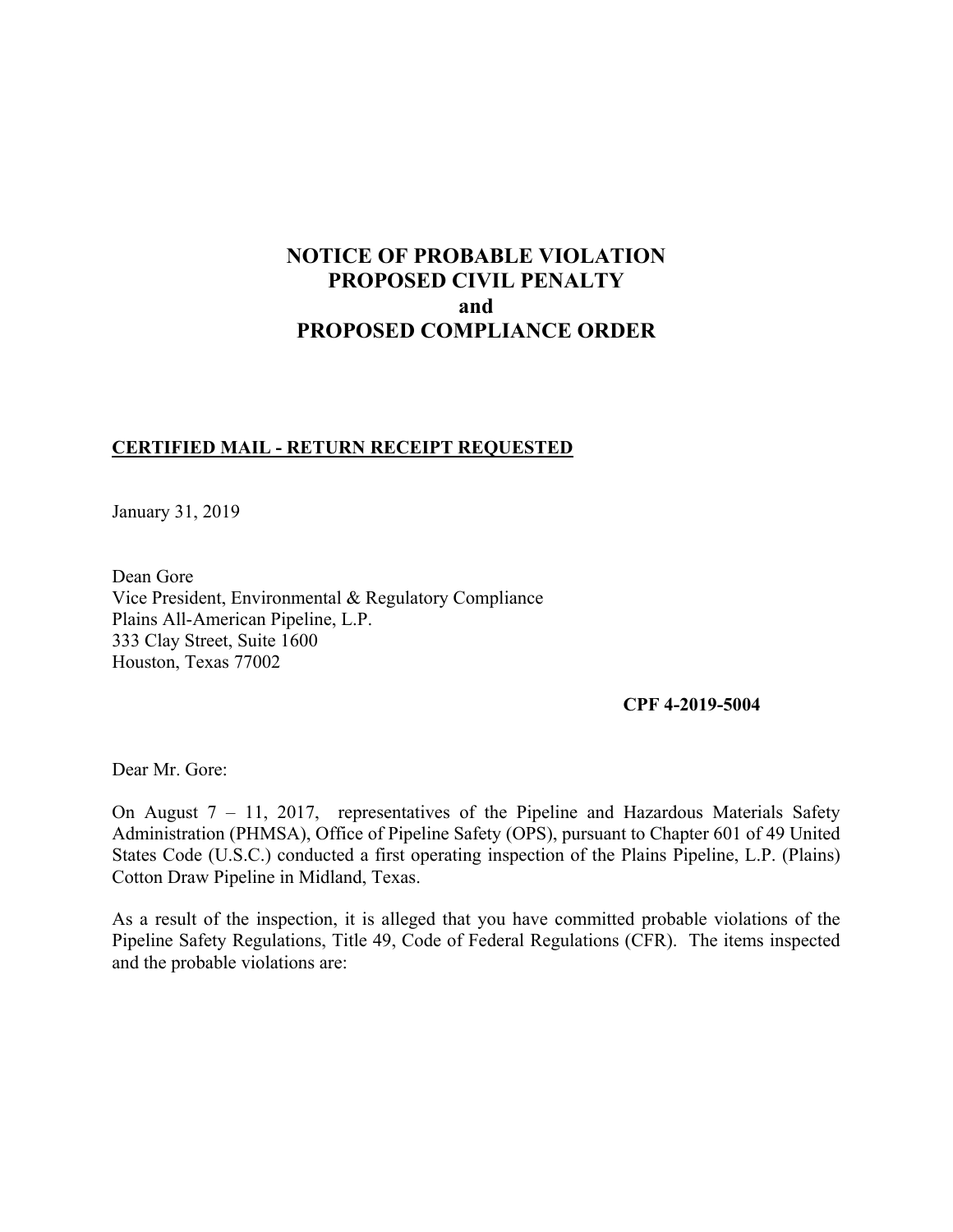### **1. §195.214 – Welding Procedures**

- **(a) Welding must be performed by a qualified welder or welding operator in accordance with welding procedures qualified under Section 5, Section 12, or Appendix A of API Std 1104 or Section IX of ASME Boiler and Pressure Vessel Code.**
- **(b) Each welding procedure must be recorded in detail, including the results of the qualifying tests. This record must be retained and followed whenever the procedure is used.**

Plains failed to construct the Cotton Draw Pipeline in accordance with written specifications by using an unqualified welding procedure. During the PHMSA inspection, Plains provided two welding procedures, *CS-G4265L205 and CS-G4265M211,* utilized for the Cotton Draw Pipeline. The welding procedures were for "API 5L X42 to API 5L X65" and "API 5L X65 to API 5L X42 and lower yield strength materials," respectively; however, the Cotton Draw Pipeline was constructed of API 5L X52 pipe.

The qualification test records provided indicated that the qualification tests were performed on a completed weld that was constructed of both X42 grade steel and X65 grade steel. Plains indicated that the procedure was qualified for use on all grades of steel between X42 and X65. However, API Standard 1104 requires separate procedure qualification tests for any base material X65 and greater. Consequently, this test did not qualify the procedure for welding X52 material.

 as the base material, or another material in group (b) that is consistent with Section 5.4.2.2 in were used for nearly every production weld on the Cotton Draw Pipeline, with the exception In order for Plains to use this procedure, it must have been qualified using API 5L X52 pipe API Standard 1104. These procedures must have destructive testing coupons. Plains did not have any destructive testing records that showed the procedure was correctly qualified for the intended use. Inspections of records provided by Plains indicates that these two procedures of specific tie in welds.

## **2. §195.222 – Welders and welding operators: Qualification of welders and welding operators**

 **except that a welder or welding operator qualified under an earlier edition than a edition Each welder or welding operator must be qualified in accordance with section 6, section 12 or Appendix A of API Std 1104 (incorporated by reference, see §195.3), or section IX of ASME Boiler and Pressure Vessel Code (incorporated by reference, see §195.3), listed in §195.3, may weld but may not re-qualify under an earlier edition.** 

**(a) No welder or welding operator may weld with a welding process unless, within the preceding 6 months, the welder or welding operator has (1) engaged in welding with that process; and (2) had one weld tested and found acceptable under section 9 or Appendix A of API Std 1104 (incorporated by reference, see §195.3.**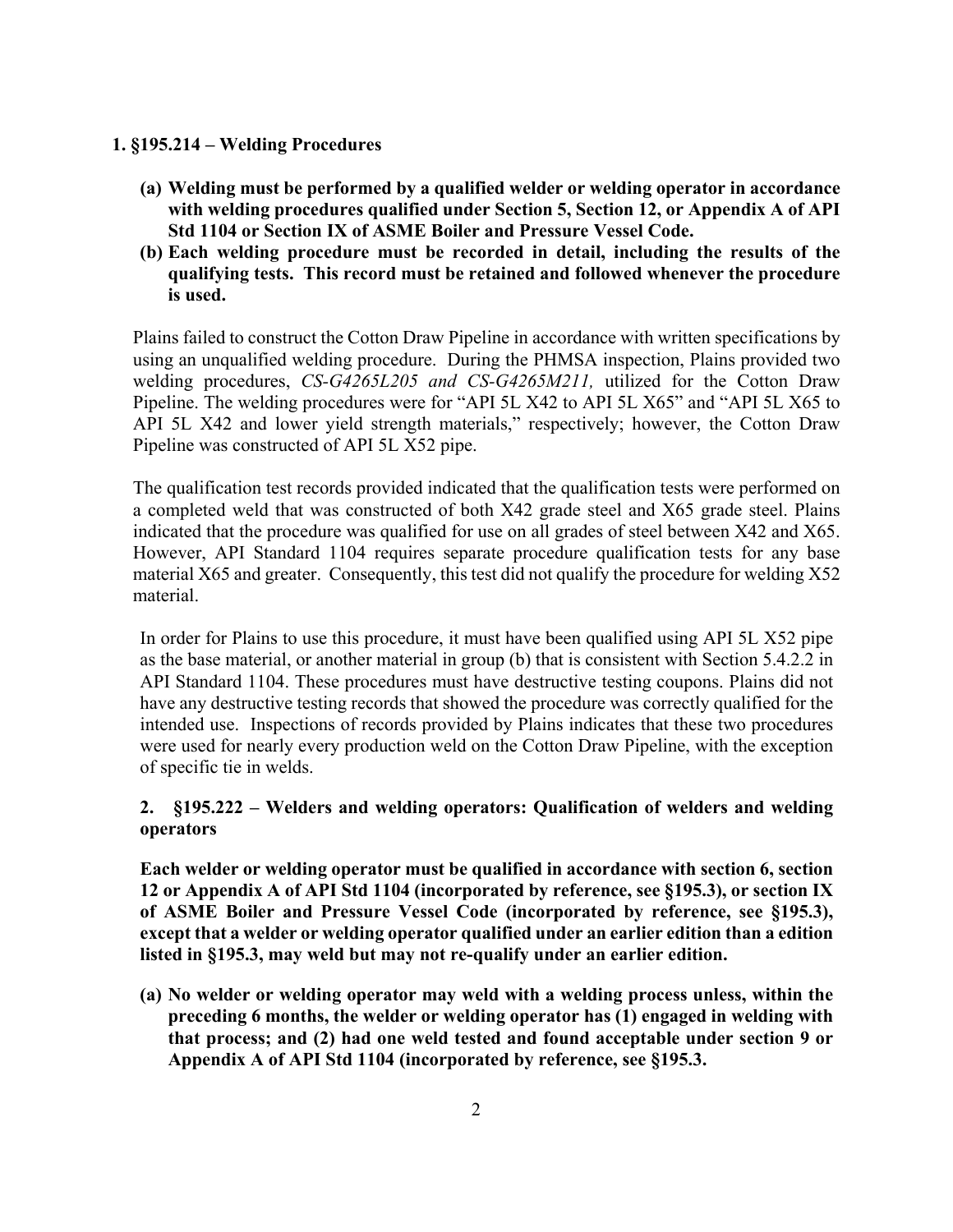Plains failed to ensure that production welds made on the Cotton Draw pipeline were made by welders who were properly qualified. A review of the welder qualifications indicated that 13 welders performed production welds on the Cotton Draw pipeline and Plains did not have qualification records to validate that they were qualified to the procedure used. These welders were identified on the Form 911 as completing production welds, but Plains did not have welder qualifications to support those welders.

## **3. §195.430 – Firefighting Equipment**

**Each Operator shall maintain adequate firefighting equipment at each pump station and breakout tank area. The equipment must be** 

- **(a) In proper operating condition at all times**
- **(b) Plainly marked so that its identity as firefighting equipment is clear; and**
- **(c) Located so that it is easily accessible during a fire.**

Plains failed to ensure that adequate firefighting equipment was provided at each pump station and breakout tank area. Plains O&M Procedure 419 for firefighting equipment requires that all pump stations and breakout tank areas be equipped with firefighting equipment. Additionally, Plains Procedure P-195.430 requires that all firefighting equipment be inspected monthly, and that annual inspections should be conducted by an approved agent of the extinguisher manufacturer. Plains failed to ensure that monthly and annual inspections were performed.

 The Cotton Draw Pipeline originates from an area that is designated as "Section 17." There is a pump at this location to initiate the flow from the gathering lines to the Cotton Draw Station, where another pump is located. During the field inspection at Section 17, no fire extinguishers were available for use.

 Stateline 20" pipeline. The Stateline Injection Site has pumps on site, and extinguishers located at the station did not have inspection tags denoting the extinguishers were in proper The Cotton Draw pipeline terminates at the Stateline Injection Site, where it ties into the operational condition, and could not provide records showing the extinguishers had been inspected.

#### 4. **§195.428 Overpressure safety devices and overfill protection systems.**

 **(a) Except as provided in paragraph (b) of this section, each operator shall, at intervals not exceeding 15 months, but at least once each calendar year, or in the case of pipelines used to carry highly volatile liquids, at intervals not to exceed 7 ½ months, but at least twice each calendar year, inspect and test each pressure limiting device, relief valve, pressure regulator, or other item of pressure control equipment to determine that it is functioning properly, is in good mechanical condition, and is adequate from the standpoint of capacity and reliability of operation for the service in which it is used.**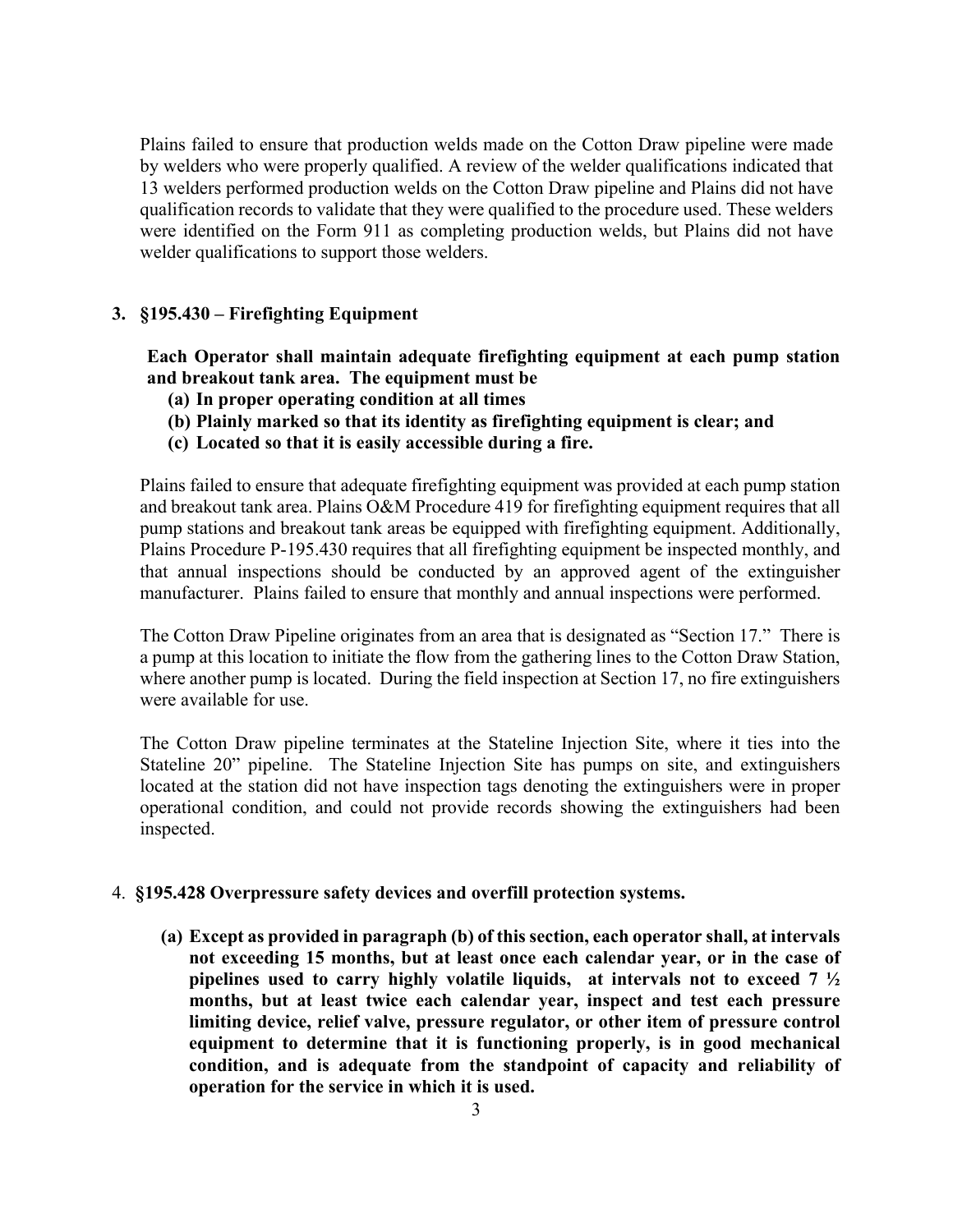th operation of the Cotton Draw Pipeline. During the PHMSA inspection the valve was found Plains failed to install a thermal relief valve (TRV 432), located at Section 29 (MM 1) prior to to be locked out and isolated from the mainline.

A review of the overpressure device inspection form (Plains Form 301) indicates that the item was "not installed" and "removed from field" on April 5, 2017, approximately 5 months after the startup date of the pipeline. Records indicate that this pipeline was operating without the valve from startup until it was installed at some time between April 5, 2017 and August 10, 2017 (date of PHMSA inspection).

#### Proposed Civil Penalty

Under 49 U.S.C. § 60122 and 49 CFR § 190.223, you are subject to a civil penalty not to exceed \$213,268 per violation per day the violation persists, up to a maximum of \$2,132,679 for a related series of violations. For violation occurring on or after November 2, 2015 and before November 27, 2018, the maximum penalty may not exceed \$209,002 per violation per day, with a maximum penalty not to exceed \$2,090,022. For violations occurring prior to November 2, 2015, the maximum penalty may not exceed \$200,000 per violation per day, with a maximum penalty not to exceed \$2,000,000 for a related series of violations. The Compliance Officer has reviewed the circumstances and supporting documentation involved in the above probable violations and has recommended that you be preliminarily assessed a civil penalty of \$75,600 as follows:

| Item number | <b>PENALTY</b> |
|-------------|----------------|
| Item $21$   | \$75,600       |

#### Warning Items

 proceedings at this time. We advise you to promptly correct these items. Failure to do so may With respect to item 4 we have reviewed the circumstances and supporting documents involved in this case and have decided not to conduct additional enforcement action or penalty assessment result in additional enforcement action.

#### Proposed Compliance Order

 With respect to items 1 and 3, pursuant to 49 U.S.C. § 60118, the Pipeline and Hazardous Materials Safety Administration proposes to issue a Compliance Order to Plains All American Pipeline, L.P. Please refer to the *Proposed Compliance Order*, which is enclosed and made a part of this Notice.

#### Response to this Notice

 *Compliance Proceedings*. Please refer to this document and note the response options. All Enclosed as part of this Notice is a document entitled *Response Options for Pipeline Operators in*  material you submit in response to this enforcement action may be made publicly available. If you believe that any portion of your responsive material qualifies for confidential treatment under 5 U.S.C. 552(b), along with the complete original document you must provide a second copy of the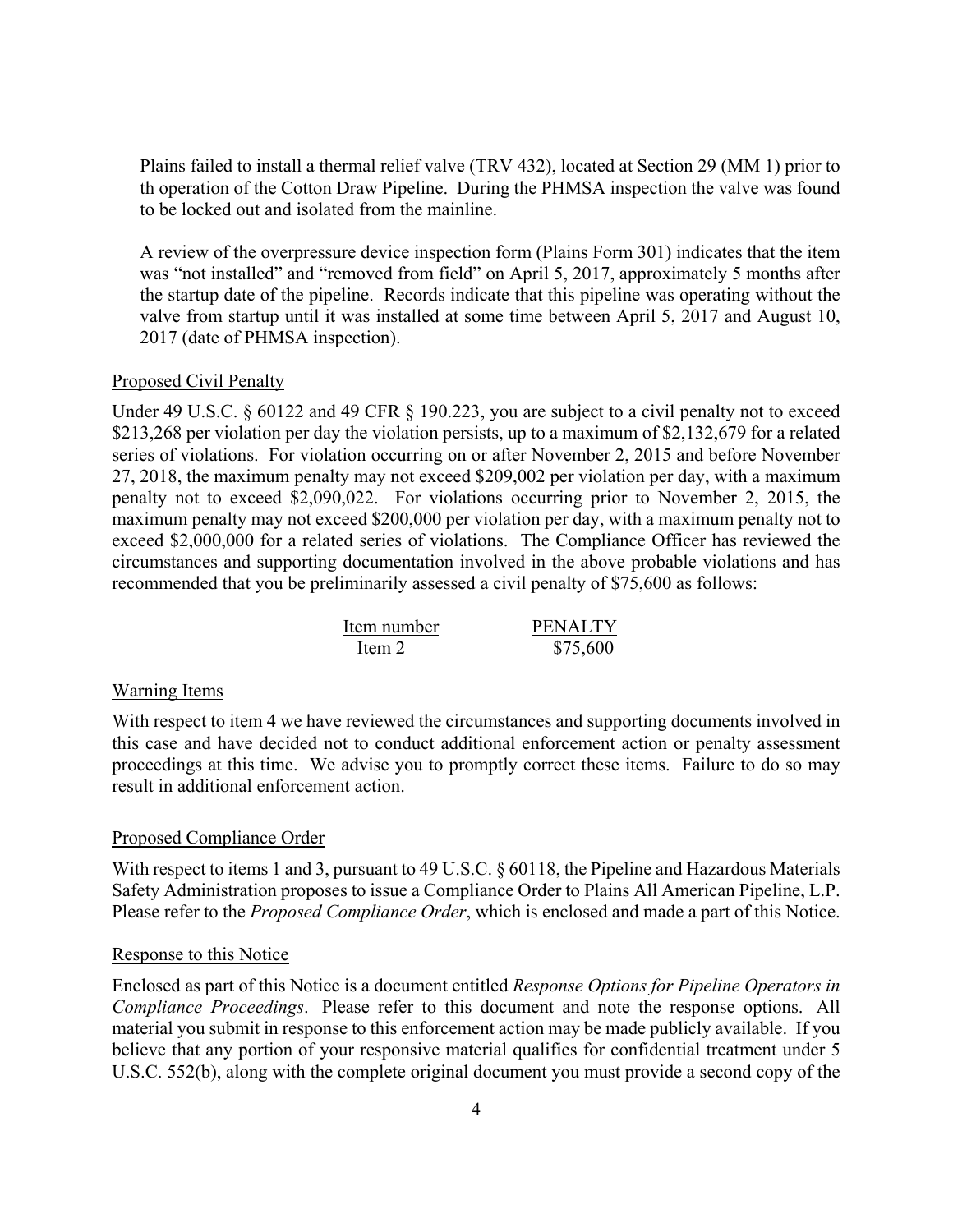document with the portions you believe qualify for confidential treatment redacted and an explanation of why you believe the redacted information qualifies for confidential treatment under 5 U.S.C. 552(b).

 submit your correspondence to my office within 30 days from receipt of this Notice. This period Following the receipt of this Notice, you have 30 days to submit written comments, or request a hearing under 49 CFR § 190.211. If you do not respond within 30 days of receipt of this Notice, this constitutes a waiver of your right to contest the allegations in this Notice and authorizes the Associate Administrator for Pipeline Safety to find facts as alleged in this Notice without further notice to you and to issue a Final Order. If you are responding to this Notice, we propose that you may be extended by written request for good cause.

In your correspondence on this matter, please refer to **CPF 4-2019-5004** and, for each document you submit, please provide a copy in electronic format whenever possible.

Sincerely,

Mary L. McDaniel, P.E. Director, Southwest Region Pipeline and Hazardous Materials Safety Administration

Enclosures: *Proposed Compliance Order Response Options for Pipeline Operators in Compliance Proceedings*